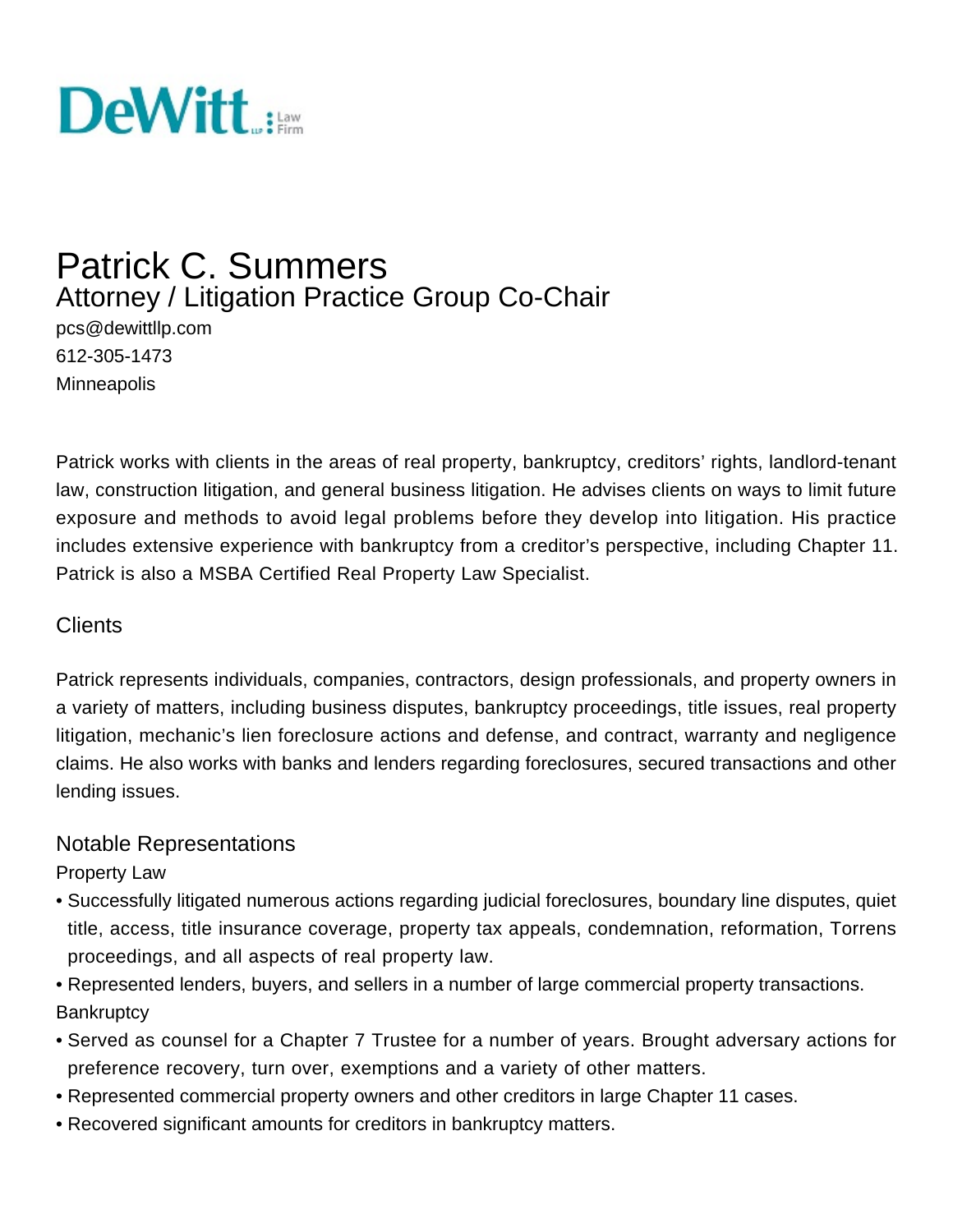- Successful defense of a preference action with potential liability in excess of \$100,000 and successfully navigated clients through the issues and documents filed in large Chapter 11 filings.
- Represented corporations and individuals in creditor actions in bankruptcy cases, including Chapter 7, 11, and 13 cases.

Creditors Rights

- Represented banks and other creditors in a variety of matters, including all aspects of bankruptcy, claim and delivery, foreclosure and other litigation to recover funds or collateral from debtors. These included eviction proceedings and collection actions.
- Represented and defended companies in commercial collection matters.
- Successfully negotiated workouts as well as asset recovery.

Landlord Tenant Litigation

- Brought successful actions to remove tenants from properties, including while tenant was in bankruptcy, as well as collected amounts owed under lease. He has also presented seminars on best practices for leases and dealing with tenants.
- Represented major commercial landlords and banks in a variety of consumer and commercial matters.
- Assisted large commercial property owners with complex issues which arise in Chapter 11 filings by tenants or others.

Construction Litigation

- Represented contractors, property owners, and design professionals in a variety of matters, including mechanic's lien foreclosure actions and defense, public project bond litigation, and contract and warranty claims.
- Advised clients on ways to limit future exposure and proper methods to avoid problems before they develop into litigation.
- Contract review with an eye towards limiting future litigation and including provisions to maximize protections.

## Articles and Presentations

Patrick regularly presents seminars on a variety of topics, including foreclosure, real property issues, and bankruptcy as well as other construction related matters. Some of his most recent seminars include the following:

- Co-Presenter, "Transferring and Terminating Family Interests in Real Property" | Hennepin County Bar Association, October 2021
- Co-Presenter, Annual Real Property Case Law Update | Hennepin County Bar Association, Real Property Section
- Co-Presenter, "An Introduction to Bankruptcy Concepts Affecting Real Property The Effects of the